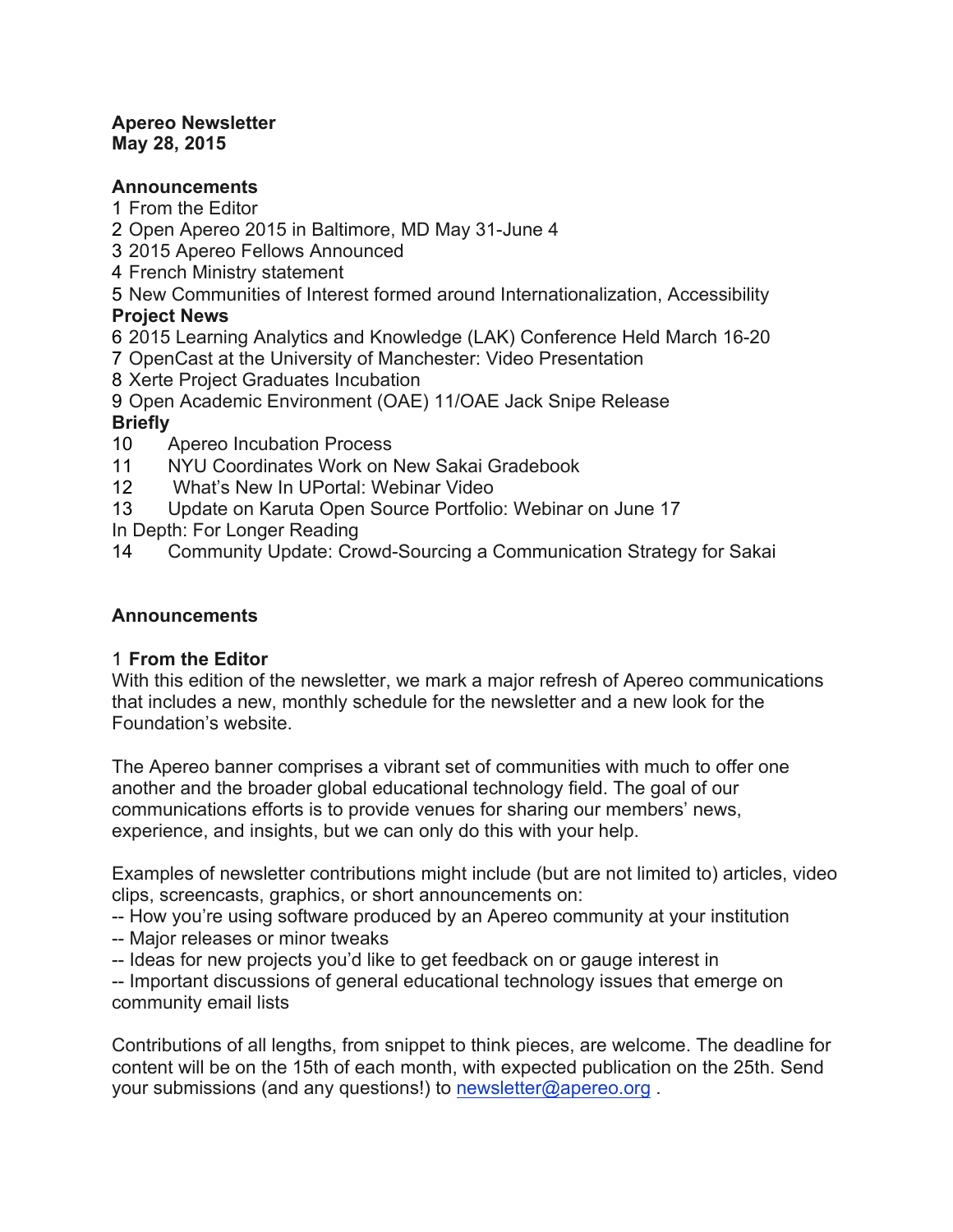-- Lucy Appert, Newsletter Editor

# **2. Open Apereo 2015 in Baltimore, MD May 31-June 4**

Only three more days to Open Apereo 2015, the premier conference for open source in higher education. Come and hear more about open learning analytics, the next generation of academic collaboration, where the learning management system is headed, the future of the portal, single sign-on and much, much more.

Open Apereo 2015. May 31st - June 4th, Baltimore, Maryland. Further details - http://conference.apereo.org/

### **3. 2015 Apereo Fellows Announced**

I am pleased to announce the Apereo Fellows for 2015 - individuals who have made outstanding contributions to Apereo projects and their communities. The 2015 Fellows are -

Alexandre Ballesté, Universidad de Lleida, Sakai Simon Gaeremynck, Fronteer, OAE Gao Jun, Fudan University, Sakai Lars Kiesow, ELAN e.V./University of Osnabrück, OpenCast Tim Levett, Univ. of Wisconsin, uPortal Earle Nietzel, AniSakai, Sakai

Sincere thanks to the Apereo Fellows Committee, who always face a tough set of selection choices!

-- Ian Dolphin, Executive Director

**4. An Announcement Reinforcing International Cooperation between the ESUP-Portail Consortium and the APEREO Foundation by the French Ministry of Higher Education and Research**

*See original version here: http://www.france-universite-numerique.fr/cooperationinternationale-renforcee-entre-le-consortium-esup-portail-et-la.html*

In order to strengthen their collaboration in digital innovation supported by open-source solutions in both higher education and research, the French national Consortium, ESUP-Portail, and the International Foundation, Apereo, renewed their Memorandum of Understanding (MOU).

### **The ESUP-Portail Consortium has expanded its reach in the digital domain**

The consortium, since its creation, has carried forth the vision of the creation of a national "Digital Work Space" ("Espace Numérique de Travail"- ENT), building an open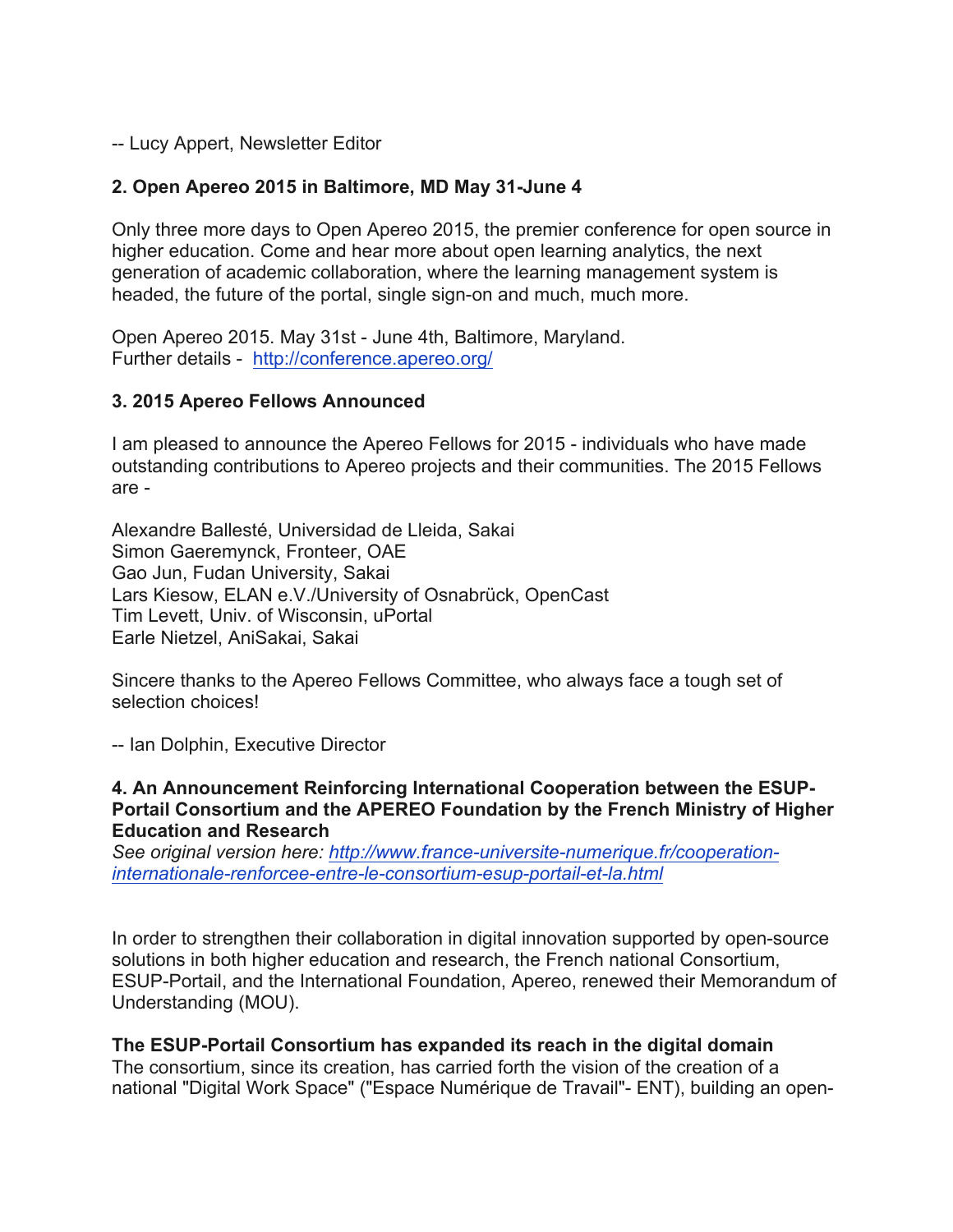source platform through community development. This project aims to make available a modular digital work space solution to the higher education community, allowing access to different services, information sources and digital sources. To promote its opensource approach and to gradually expand to all digital services for higher education and research, the ESUP-Portail Consortium has a diverse range of expertise, structured around nine knowledge areas :

- Portal solution,
- Mobile.
- Mail/Calendar solutions,
- Groups,
- OAE (*Open Academic Environment*),
- Authentication,
- Document Management (DMS),
- Analytics,
- Programming/Development.

Today, ESUP-Portail includes 70 member institutions and is a community involved in the development and sharing of open-source solutions for the many different activities of higher education and research. The Consortium is developing skill areas in new technologies, such as mobility, multi-tenant infrastructure (in the cloud) and new methods of authentication.

# **The strategy of the Apereo Foundation for higher education and research**

The Apereo Foundation is the biggest international open-source organization in the higher education and research world. It has 180 members over six continents. It aims to develop, support and pool the most effective solutions in the digital domain for use in academic communities (portals, e-learning platforms, collaboration tools, etc.). The ESUP-Portail Consortium is represented on the board of this global network, which promotes the exchange of experience, reflections on the evolution of uses of digital technology in higher education, and research and development with regards to new shared projects.

### **Putting into practice a synergy of open-source organizations at the international level**

The MOU between the ESUP-Portail Consortium and the Apereo Foundation was recently renewed. It follows the first MOU, signed in October 2012, and strengthens the cooperation. It includes the following goals:

- Collaborate in furthering the development of the incubation process to nurture and support innovation for higher education,
- Share information of common interest and exchange any information which would assist the development of software,
- Work jointly, promoting direct participation in communities of interest, promoting the participation of French representatives in communities and working groups,
- Contribute to the promotion of open source in the French-speaking world,
- Organize events together (ESUP-Days / Apereo Europe).

The consortium is also involved internationally with a innovative next-generation collaborative platform, OAE, which is presently being deployed through the French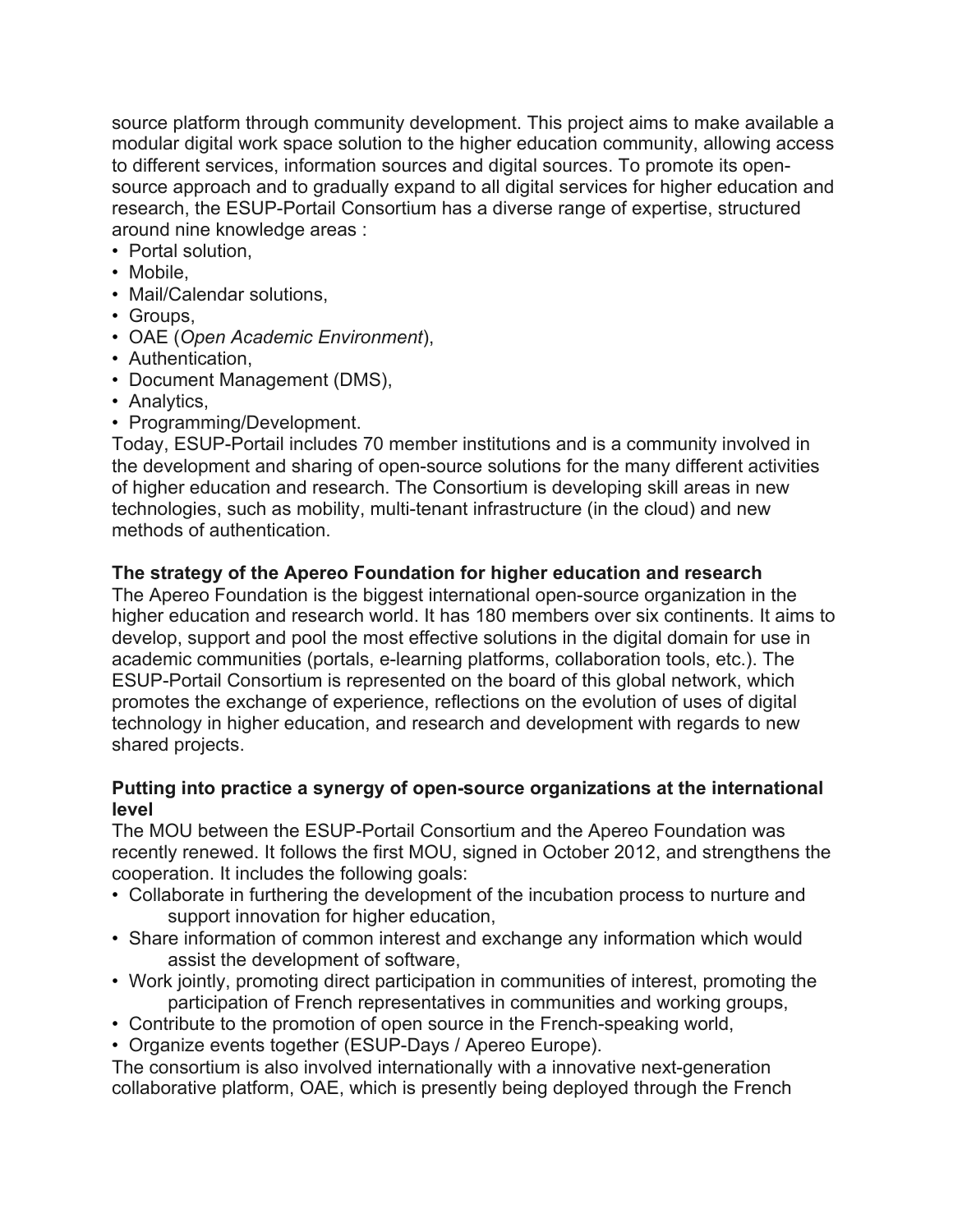community.

This partnership helps to open up to the international community the actions carried out by the French Ministry of Higher Education and Research in the area of digital technologies.

-- Translation by Mathilde Guerin

# **5. New Communities of Interest formed around Internationalization, Accessibility**

Apereo now acts as an umbrella for around a dozen projects and software communities. That's a testament both the inclusive vision the organization was formed around, and the hard work work of our volunteer incubation mentors. With exciting new communities such as Xerte, UniTime and Opencast joining Apereo graduating incubation and reaching hundreds of new constituents, and newer projects such as Karuta and EDExchange developing rapidly, it's an appropriate time to think about how our projects and communities might learn from each other.

Apereo was formed with two types of constituent communities in mind. The first is, of course the software project or community, focussed on developing and sustaining software to support the academic mission. The second, we termed a community of interest. A community of interest is a looser association that might organize around a specific theme. It might (or might not) span more than one software project or community. It could look like the existing Sakai Teaching and Learning Community, or our Learning Analytics Initiative.

Now that the dust has settled around the initial consolidation of Apereo, and the first wave of new projects are graduating incubation or progressing rapidly through the process, expect to see a renewed emphasis on communities of interest. We'll be publishing a draft process for Community of Interest formation - you will find it on www.apereo.org. We are also announcing the formation of two new Apereo-wide communities of interest, around internationalization and accessibility. Nico Matthijs of \*Research and the OAE Project has agreed to lead the formation of the first, and Matt Clare, from Brock University, the second. A big thanks to Nico and Matt for volunteering - and watch this space for more details.

-- Ian Dolphin, Executive Director

# **Project News**

# **6. 2015 Learning Analytics and Knowledge (LAK) Conference Held March 16-20**

The 2015 international Learning Analytics and Knowledge (LAK) conference, organized by the Society for Learning Analytics Research (SoLAR) took place at Marist College, in Poughkeepsie, New York the week of March 16th. In addition to being the largest LAK conference to date with the largest number of paper submissions, the event brought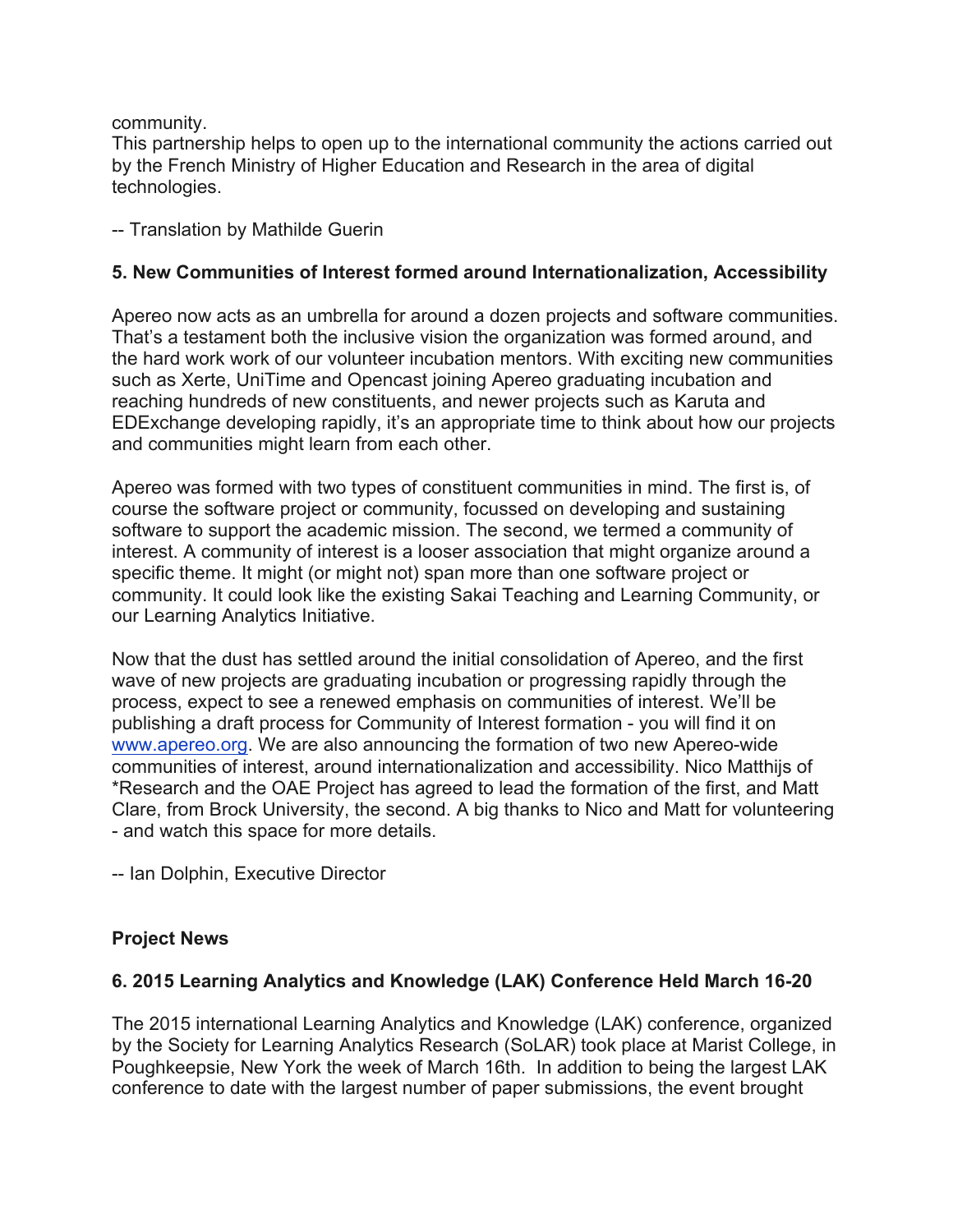together, for the first time, open-source software developers from the Apereo Foundation community with learning analytics researchers from SoLAR in a two day pre-conference hackathon. The session, organized by Alan Berg, Sandeep Jayaprakash and Kate Valenti and others from the Apereo Learning Analytics Initiative focused on exploring options for visualizing data and displaying results on an opensource dashboard tool. In addition to this pre-conference event, this year saw the introduction of a Practitioner Track which focused on how prior research in the learning analytics field is now being implemented and the impact it is having on issues such as student success. Over 80% of the attendees indicated that they found these sessions valuable and thus it will be included in future LAK conferences.

The conference drew 320 attendees from 34 countries including, among others, the United States, Canada, Ecuador, Belgium, Netherlands, Australia, United Kingdom and the Philippines. On average, 55 people viewed the remote live streaming of keynotes and select sessions. Overall feedback on the event was very positive with 85% reporting that the conference provided "very high" or "high" value 81% indicated that they were "very satisfied" or "Satisfied" with the Practitioner Track and 87% said they enjoyed the combined practitioner and research tracks. Video recordings of all presentations will be available on SoLAR YouTube channel within the next few weeks.

The 2016 Learning Analytics and Knowledge conference will be held at the University of Edinburgh April 25-29, 2016 (http://lak16.solaresearch.org/). Apereo community members who are interested in the field of learning analytics are encouraged to consider attending!

# **7. OpenCast at the University of Manchester: Video Presentation**

Opencast supports a significantly scaled lecture capture and media management programme at the University of Manchester in the UK. Lecture capture at Manchester is distinctive; it's automated, driven by the timetable, and organized on an "opt-out" basis. The programme is also strongly supported by senior staff. Hear Professor Richard J. Reece, Associate Vice President for Teaching, Learning and Students speak about the programme at the March 2015 Opencast conference - https://tinyurl.com/qjvr55t

# **8. Xerte Project Graduates Incubation**

Xerte provides a browser-based environment for authoring highly interactive and accessible learning materials. Xerte originated at the University of Nottingham in 2004, and is widely used in UK and European higher and further education and beyond. From the last year, Xerte has been working to meet the requirements of the Apereo Foundation Incubation Process. With the release of Xerte Toolkits v3.0, on Friday 22nd May, the project becomes a fully sponsored Apereo software community.

Xerte is completely aligned with the Apereo mission of providing tools, environments and infrastructure to support the delivery of the academic mission. It is 100% open source, and has worked consistently to produce an authoring environment that is both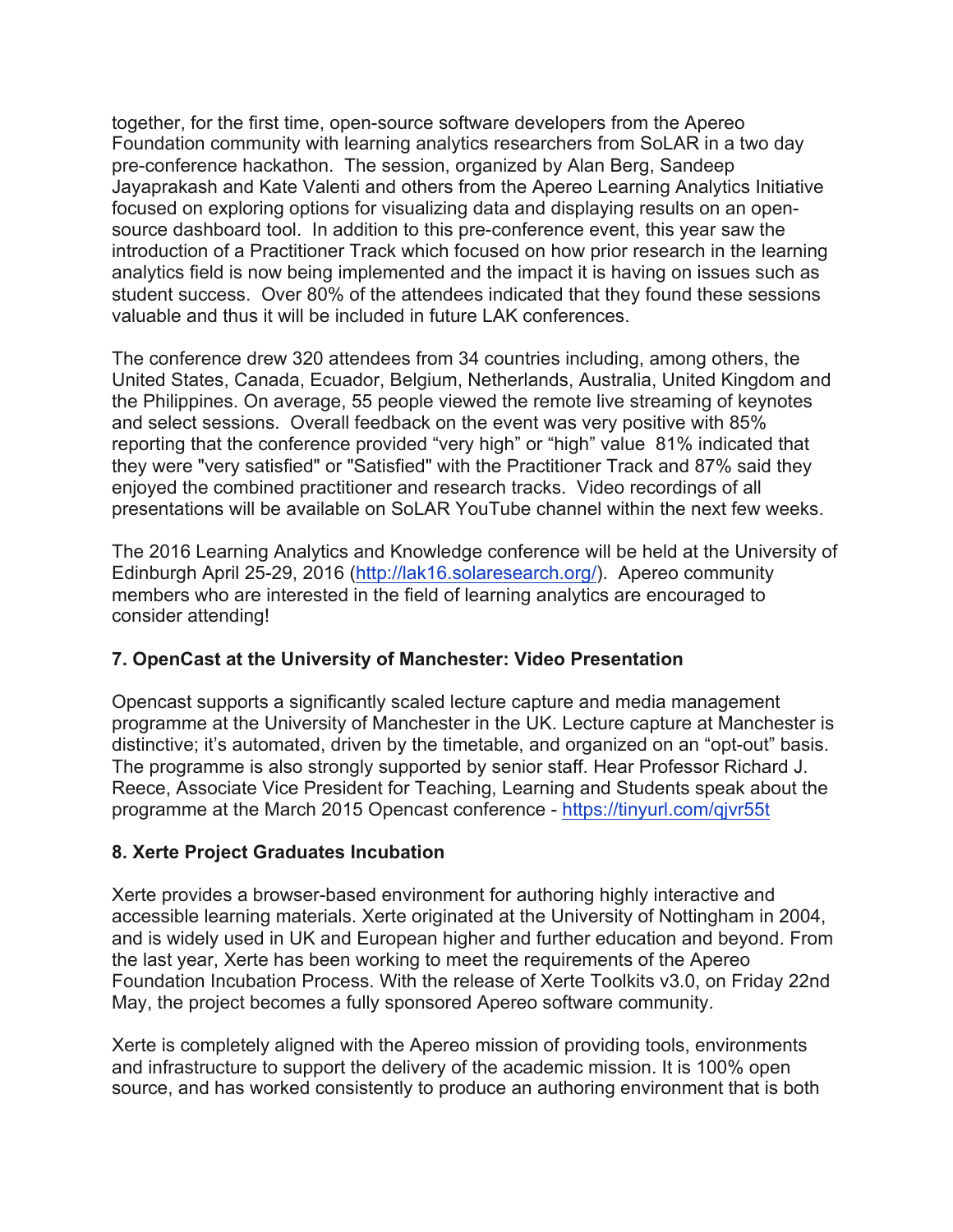easy to use and integrate with other environments. Learning materials authored in Xerte are highly accessible. Xerte worked closely with TechDIS, a former UK advisory agency for much of it's life to ensure accessibility standards are met. More than this, the Xerte community has always striven to develop a culture where accessibility is a priority.

Apereo will work to bring Xerte in front of a wider community - Xerte brings a community committed to openness and rich in expertise to Apereo.

Discover more about Xerte at Open Apereo 2015 http://lanyrd.com/2015/apereo/schedule/ or check out the introductory Xerte Apereo Webinar from earlier this year at https://youtu.be/B9LMAHantwI

# **9. Open Academic Environment (OAE) 11/OAE Jack Snipe Release**

The Apereo Open Academic Environment (OAE) project team is extremely pleased to announce the eleventh major release of the Apereo Open Academic Environment; OAE Jack Snipe or OAE 11.

OAE Jack Snipe brings a wide range of new features and capabilities, including group profile pages, the ability to delete and archive groups, an editor role for collaborative documents and increased configuration support for landing pages and the footer. Next to that, OAE Jack Snipe also includes an extraordinary number of usability gains, accessibility improvements and bug fixes.

### **Changelog Group Profiles**

OAE Jack Snipe brings group profile pages, allowing for groups to be better contextualised and presented to non-members. A group profile page contains a description of the group, ensuring that the subject and goal of the group is clear to the visitor, a public activity feed, showcasing the recent activity that has taken place in the group, and a list of featured members, providing an idea of the people involved in the group.

Group profiles are anticipated to be especially useful when browsing and discovering public or joinable groups, but will also provide convenient additional context when visiting groups you're already a member of.

### **Delete group**

OAE Jack Snipe makes it possible for group managers to delete groups, allowing for inactive or unused groups to be removed from membership libraries. Deleted groups are not removed from the system entirely though, but are archived instead. Therefore, deleted groups can be re-activated by an administrator at any point in time.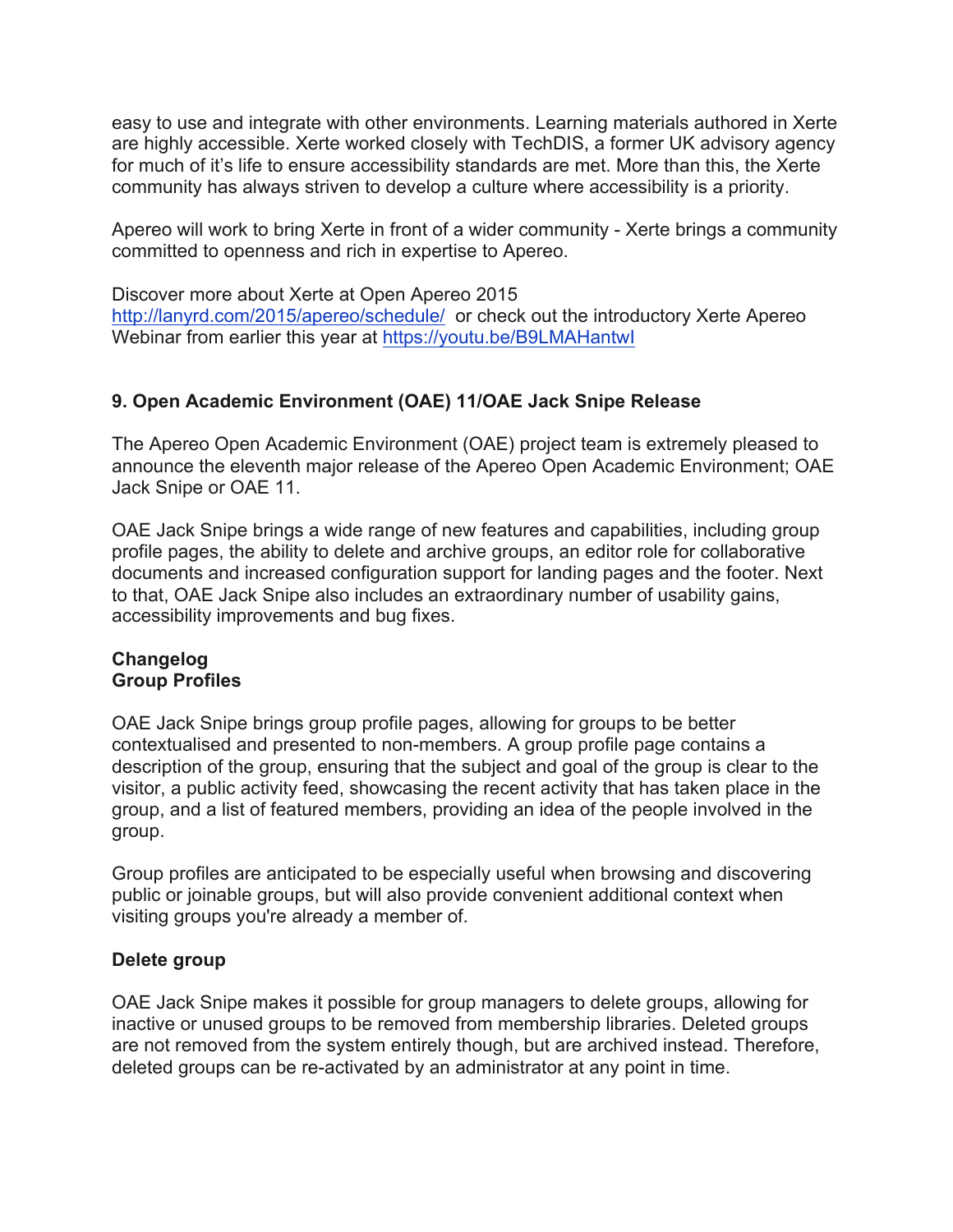### **Editor role**

Recent usage feedback has indicated a need for allowing people to edit a collaborative document without being able to perform other administrative tasks such as deleting the document. Examples include a collaborative writing course where students needed to be able to contribute to a collaborative document without being able to delete it.

Therefore, OAE Jack Snipe introduces an editor role for collaborative documents. Users and groups with the editor role will be able to edit the collaborative document without being able to manage it (delete, manage access, etc.)

### **List items**

Up until Apereo OAE 10, the display of list item titles was limited to a single line of text. As space was limited, this often meant that the title was cut off too quickly, making it difficult to identify an item.

OAE Jack Snipe ensures that all list items (libraries, search, etc.) will display a much larger part of the item's title (up to 2 full lines), making it a lot easier to identify the item you're looking for. We are convinced that this relatively small usability improvement will make a world of difference when using the system.

### **Mobile login**

On mobile devices, there will no longer be a need to sign in every time a user visits their tenant. A session will now be remembered for up to 30 days, ensuring that OAE and its activity feed can be accessed quickly and easily.

### **REST API improvements**

As easy-to-use and well documented REST APIs have always been a critical part of the OAE architecture, OAE Jack Snipe introduces a range of REST API enhancements.

Next to various REST API usability improvements, OAE Jack Snipe introduces a crossorigin resource sharing (CORS), making it easier for external applications to integrate with the OAE REST APIs.

The Swagger REST API documentation framework has also been upgraded to the latest version, adding some nifty additional features to the REST API documentation pages.

#### **Google Authentication**

The Google Authentication integration that ships with Apereo OAE has been upgraded to work with the latest version of the Google Authentication API. Next to that, it is now also possible to configure multiple Google Apps authentication domains per tenant.

#### **Landing page configuration**

Apereo OAE tenant landing pages can be fully customised, allowing for an institution to present and contextualise their tenancy with great flexibility. OAE Jack Snipe introduces a number of additional tenant landing page configuration and customisation options,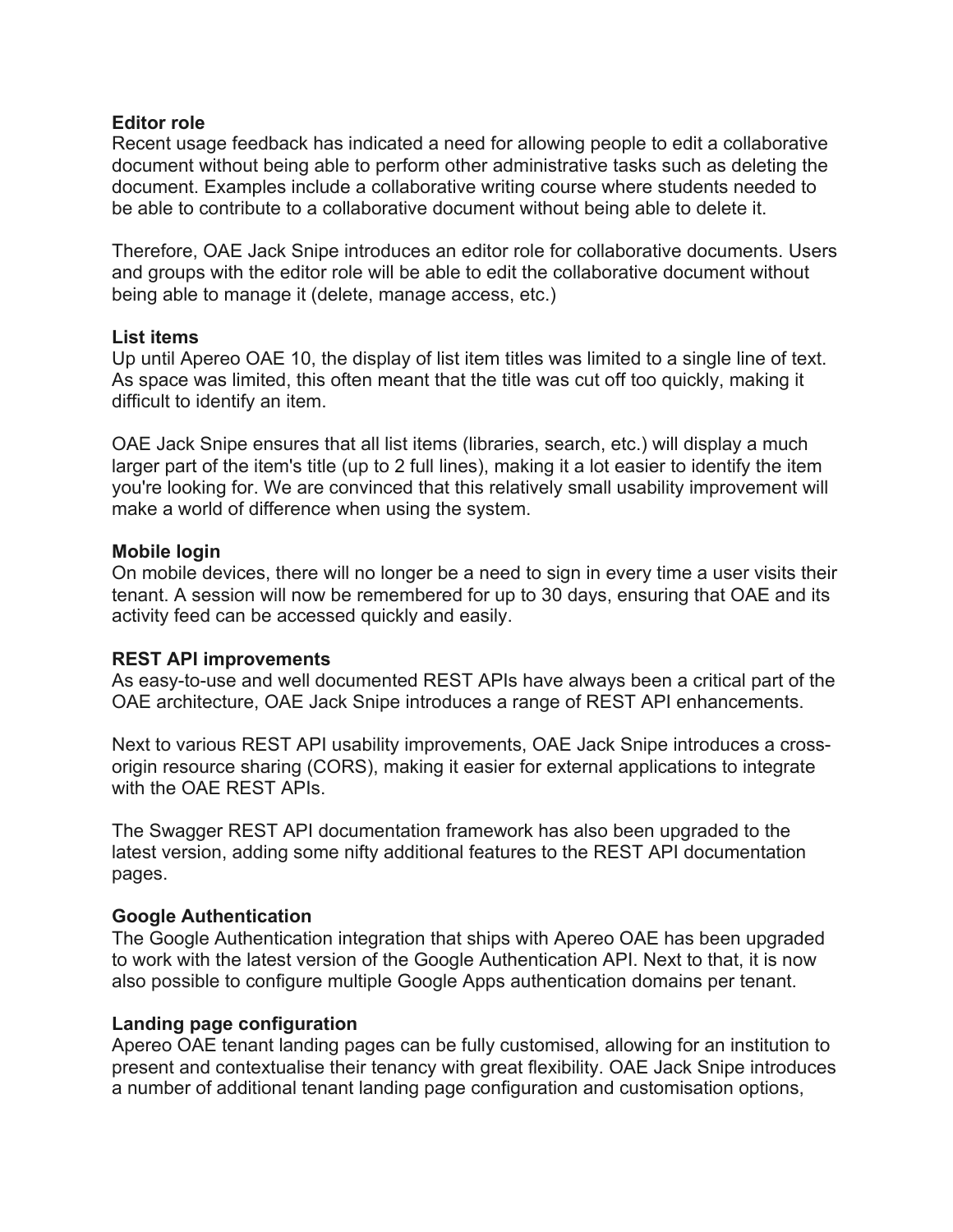providing even greater control over their look and feel.

### **Footer configuration**

The page footer can now be fully configured and customised on a per installation basis. Amongst other things, this will allow Apereo OAE hosting providers to name the installation, link to a website for the installation and link back to the website for the hosting provider.

### **Try it out!**

OAE Jack Snipe can be tried out on the project's QA server at http://oae.oaeqa0.oaeproject.org. It is worth noting that this server is actively used for testing and will be wiped and redeployed every night.

The source code has been tagged with version number 11.0.0 and can be downloaded from the following repositories:

Back-end: https://github.com/oaeproject/Hilary/tree/11.0.0 Front-end: https://github.com/oaeproject/3akai-ux/tree/11.0.0

Documentation on how to install the system can be found at https://github.com/oaeproject/Hilary/blob/11.0.0/README.md.

Instruction on how to upgrade an OAE installation from version 10 to version 11 can be found at https://github.com/oaeproject/Hilary/wiki/OAE-Upgrade-Guide.

The repository containing all deployment scripts can be found at https://github.com/oaeproject/puppet-hilary.

#### **Get in touch**

The project website can be found at http://www.oaeproject.org. The project blog will be updated with the latest project news from time to time, and can be found at http://www.oaeproject.org/blog.

The mailing list used for Apereo OAE is oae@apereo.org. You can subscribe to the mailing list at https://groups.google.com/a/apereo.org/d/forum/oae.

Bugs and other issues can be reported in our issue tracker at https://github.com/oaeproject/3akai-ux/issues.

#### **Briefly**

### **10. Apereo Incubation Process**

The Apereo Incubation Process was formed in 2013 in order to provide support for software projects and communities that wish to operate as part of Apereo. The Incubation Working Group has since collaborated with representatives of several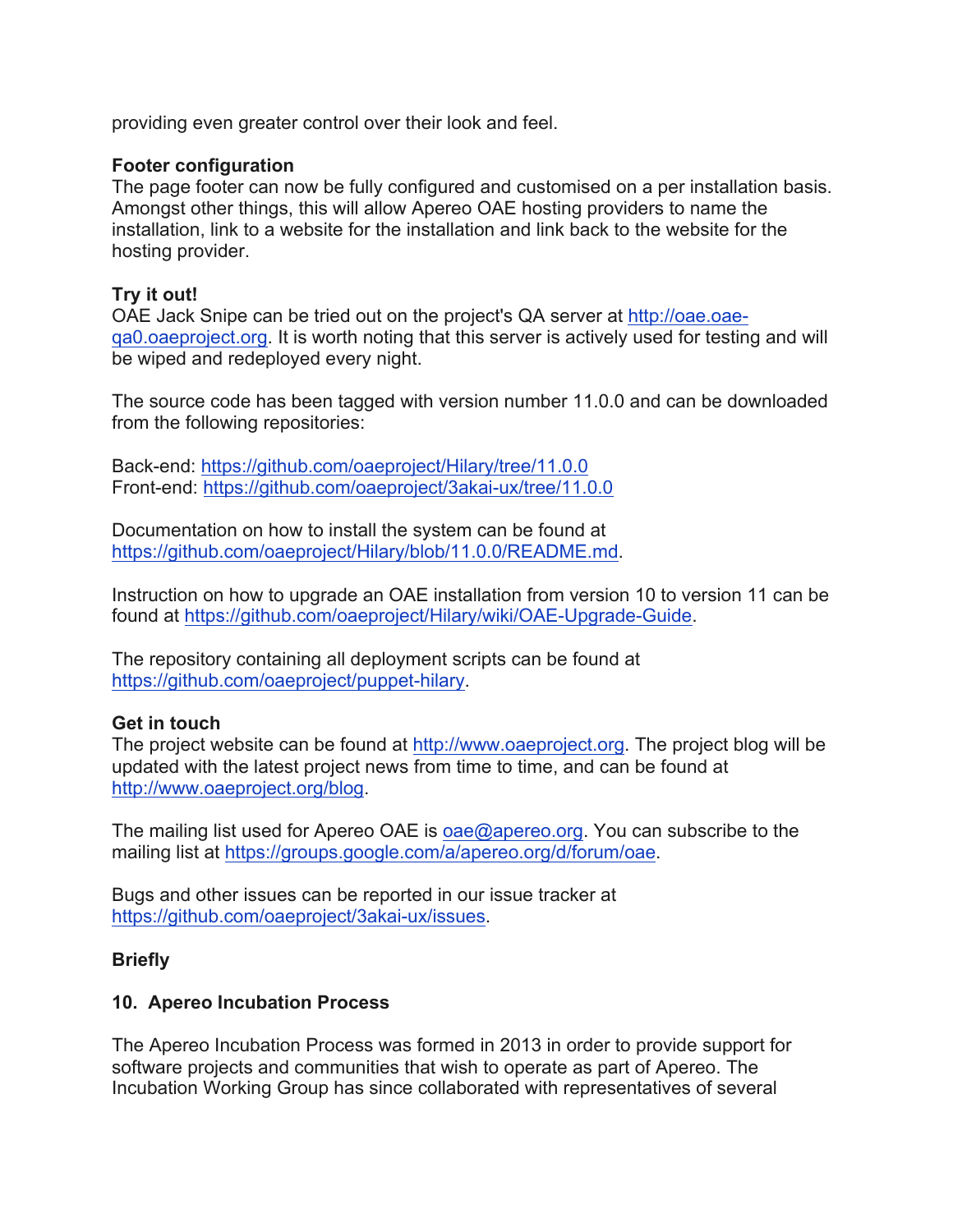projects, out of which some, including Unitime (http://www.unitime.org/) and the Xerte Project (http://www.nottingham.ac.uk/xerte/index.aspx), have already graduated and became part of the Apereo Foundation. The process itself has recently been reviewed and received positive feedback from various stakeholders. We will work on suggested process improvements and continue to mentor new and existing incubating projects.

The Incubation process cuts both ways as it helps both incubating projects and the Apereo foundation in gaining momentum. It is very rewarding to be part of this process, and I would like to encourage those who are interested to join us in our mission to support new Apereo projects!

-- Jaeques Koeman

# **11. NYU Coordinates Work on New Sakai Gradebook**

NYU is coordinating the development of a new Gradebook in Sakai. Based off of the framework of the current Gradebook tool, the new Gradebook has been designed to provide easier and faster grading capabilities centered around a new spreadsheet-style interface. The tool will also feature improved usability/accessibility and an enhanced import/export process.

NYU, Notre Dame, Asahi Net International, and Longsight are all contributing toward this effort.

The Gradebook project team will be presenting at Open Apereo 2015. For additional information on this project, including recordings of previous presentations/demonstrations, please see the Gradebook Enhancements Project wiki page.

# **12. What's New In UPortal: Webinar Video**

The uPortal Steering Committee held a uPortal Community Call on Wednesday, April 29th 2015, at 11:30 EDT. This call was devoted to covering what is in the newly released uPortal 4.2, what California Community College and the University of Wisconsin-Madison are doing with uPortal and AngularJS, and what you can look forward to at the June Apereo conference. An archive of the webinar is available at http://youtu.be/MCgrWVOuDbA

# **13. Update on Karuta Open Source Portfolio: Webinar on June 17**

Join us on June 17, at noon US EDT, for an update on the latest version of Karuta Open Source Portfolio, which is currently under incubation by the Apereo Foundation. Karuta is LTI-enabled for integration with an LMS and offers dramatic flexibility for designing ePortfolios for learning, assessment, showcasing, and reporting. Karuta 1.1 brings significant improvements, including an assessment dashboard, customized reports, and a user interface to showcase student work.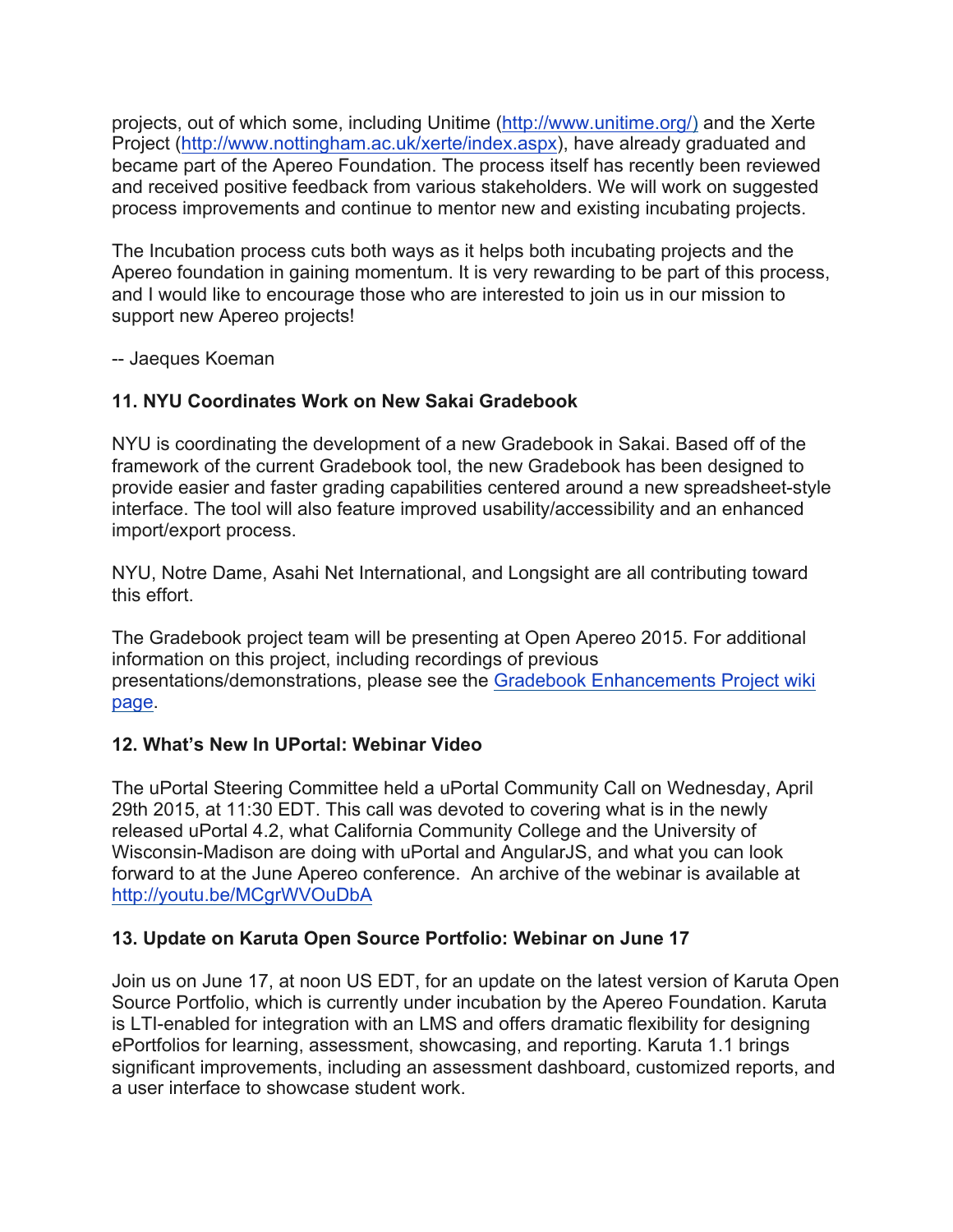Karuta webinars use Big Blue Button. Choose Apereo Room 1, enter your name and the password apereo at http://apereo.blindsidenetworks.net/apereo/

-- Janice Smith and Jacques Raynauld

#### **In Depth: For Longer Reading**

14. Community Update: Crowd-Sourcing a Communication Strategy for Sakai

Over the its fall semester, Marist College partnered with the Apereo Foundation to experiment with a new "crowd-sourcing" model for providing higher education opensource projects with communication and marketing services while also providing students with real-world learning experiences. The initiative, coordinated by Dr. Mark Van Dyke, affiliate associate professor of communication in Marist's School of Communication and the Arts, focused on evaluating the Sakai projects strategic communication needs and developing a related strategic communication plan to address those needs.

To implement the project Dr. Van Dyke worked with two Apereo Foundation communication interns, Veronica Mohrmann, a 2014 graduate of Marist's Master of Arts in Communication program, and Julia Palermo, a senior in Marist's Bachelor of Arts in Communication program. The two intern positions were supported by the Foundation and Marist College. In addition to these interns, Dr. Van Dyke integrated the project into two of his graduate-level communication courses with one course focusing on research activities and the other on strategic planning.

Students used a range of primary and secondary methods during the research phase, including an extensive SWOT analysis, interviews with key members of the Sakai community, and surveys as well as Internet research. Some of their findings from this phase include Sakai's need to connect better with key audiences such as institutional decision makers, increase and improve use of social media and increase its brand recognition among key audiences.

Following this research phase, students and interns developed a strategic communication plan, which was published in early 2015, which would address these challenges. The student team working on this phase of the project proposed a range of innovative communication ideas including positioning Sakai as a "thought leader" in the Learning Management System (LMS) space by publishing articles, best practices, and white papers on topics of general interest to the educational technology sector.

Those interested in obtaining a copy of the strategic communication plan developed through this initiative should contact Ian Dolphin at an.dolphin@apereo.org .

This "crowd-source" model provides students and faculty members with valuable opportunities to work on authentic communication problems and cases through projects and assignments for courses, topics for research study, and campaigns for student-run